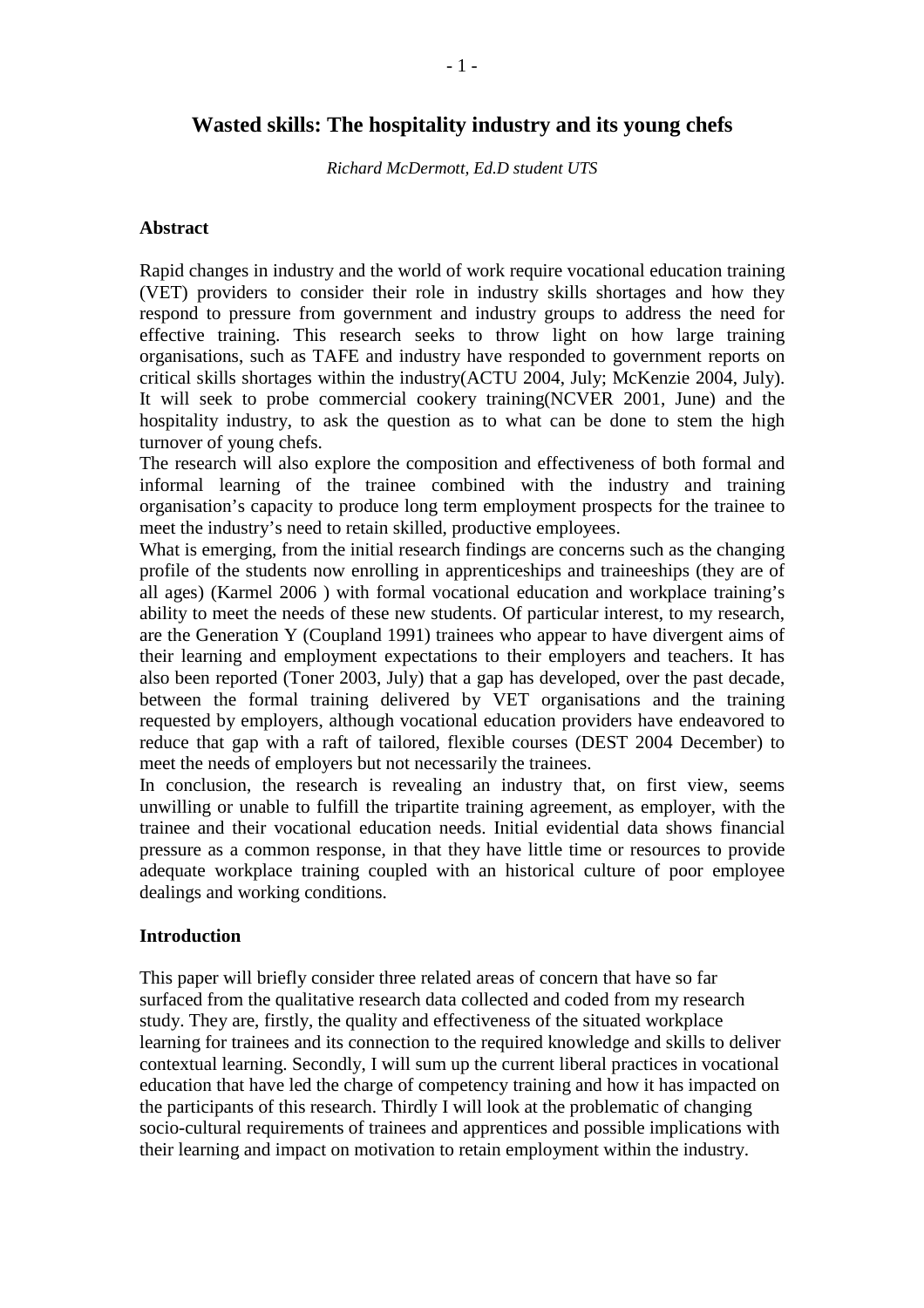To begin with I will establish a brief outline of my research, so far, in which I have attempted to discover how practitioners understand the learning needs of trainees in this current climate of skills shortages and the influence of concerned stakeholders. I will place this within a pedagogical context of vocational education and the metaphors of workplace learning which appear to light the way to better understanding but have also revealed flaws in its practice. Linking these two areas of investigation with the coterminous facet of the identity of the apprentice learner and how socio economic factors have impacted to make them different learners from their predecessors and how this difference affects their learning.

## **The research**

This research is investigating the question "Does the current training of chefs impact their high turnover and if so, can training offer solutions to this high turnover?" Following this initial question I asked, "Can vocational education offer more relevance to the trainee and what part does the industry play in the attrition of young chefs?"

Thirteen stakeholders from industry and training organisations, both here and in the UK, including recently graduated trainees, were interviewed with thirty semistructured questions over the last year. The final questionnaire was developed in two stages with the second stage validating and building on the first stage. The participants' responses were grounded in practice as they used their own experiences as the basis of their responses.

I purposefully chose the interviewees for maximum variation sampling to select a broad range of stakeholders to achieve a distinct dimension of interest within their particular facet of the industry. The questions allowed for 'in depth' probing while keeping the interviewees within the parameters outlined by the aims of the research. They were developed from documented reports (NCVER 2001, June) on the skills shortages and subsequent government recommendations, industry papers responding to current vocational training and conversations with key stakeholders of industry and training. This created an opportunity to take purposeful samples across industry, education and trainees to develop a holistic, information rich and illuminative data to capture complex, interdependencies between participants and the possibly, conflicting needs of the dynamics of industry and pedagogy.

The taped and transcribed interviewing was aimed at capturing participants' understanding of the hospitality industry in the context of their training experiences linked to the current training needs of commercial cookery apprentices. I believe that this information cannot be described through a linear cause and effect but more importantly needed to be placed within the social, historical and political context of workplace relations in Australia. The interview data and documentary evidence is now being analysed to develop a holistic and context sensitive research.

I positioned the interview responses contextually aligned with the grounded method of analysis to arrive at an understanding based on impressions generated directly from the data. I reasoned that the inductive, bottom-up approach would communicate a more compelling conclusion when revealing answers to Grounded Theory's assessment of the value of analysis (Strauss 1990)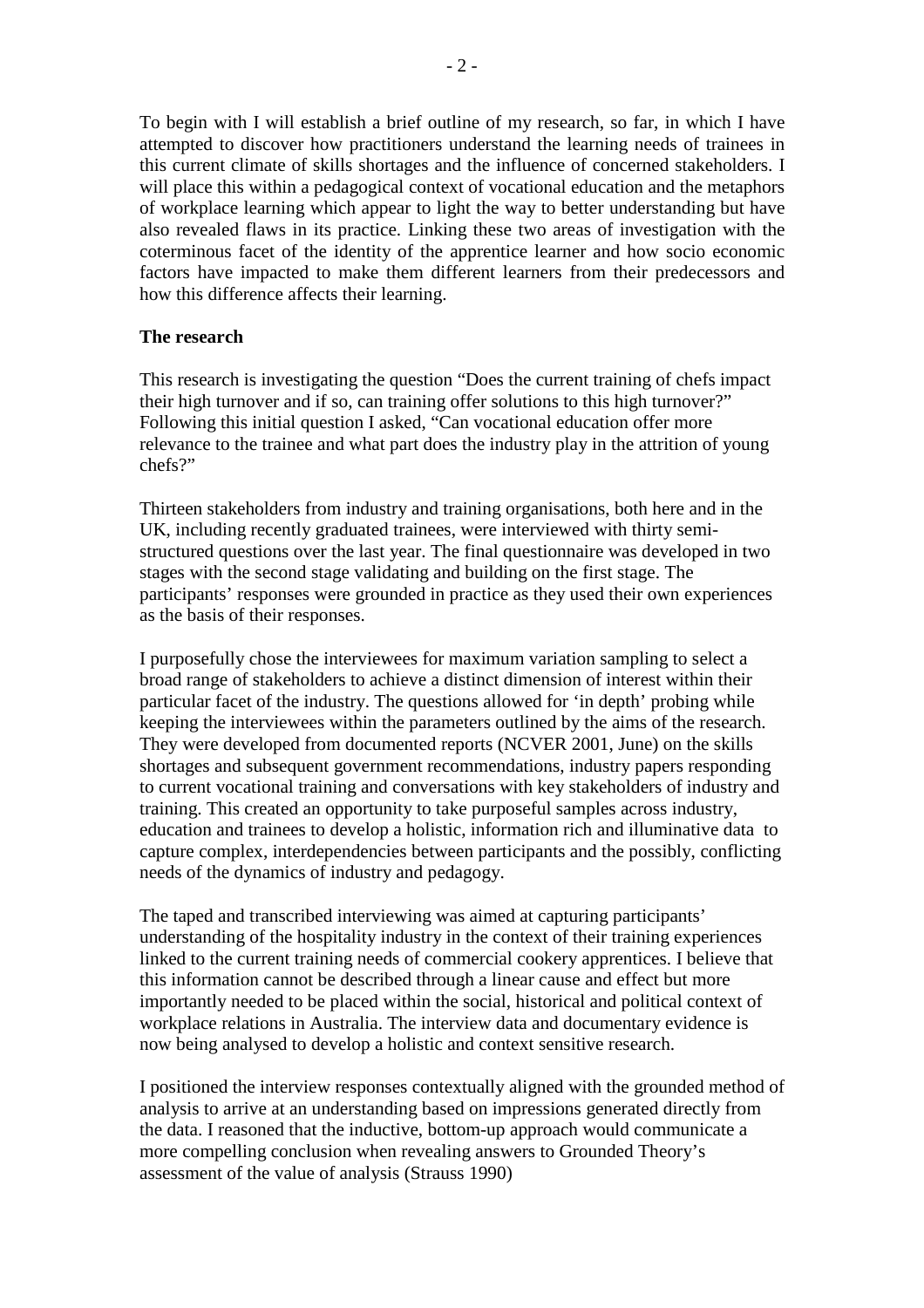I have completed the open and axial coding of the data to compare and contrast responses, within the context of the initial question asked in the research, with selective analysis. This is to form an understanding of the evaluation and ground cross-case analysis in the individual studies to identify cross-case patterns and themes in an endeavour to distinguish convergence and divergence in the coding and classifying. Consequently I will need to ask what responses fit together by looking for recurring regularities in the data for these regularities to reveal patterns that can be sorted into categories of internal homogeneity and external heterogeneity. This paper will report on the initial findings from that empirical, qualitative data which will, eventually, be triangulated with quantitative statistical data and related research literature.

#### **Research Findings**

On the first question as to the quality and effectiveness of the trainees' workplace learning the responses differed with the age and position of the interviewee or their role as either employee or employer but all seemed to agree that it was extremely important. Not only for the transfer of skills but also the contextual nature of the learning that it takes place within a group of adults with all the complex interactivities and social dynamics of the workplace (Boud 2001; Lave 1991).

Number one, you are picking up skills, the current skills, the current techniques what is in the industry today. You are also learning how to be in a team environment, how to deal with the team, how to deal with other people's egos in the kitchen environment. (Pi3, Pi3a, Pi4, Pi4a)

As a young chef learning those things and coping with those things and seeing it (*the industry*) from different perspectives. We've got twenty chefs in our kitchens so that could be twenty different ways that something could be done to achieve the same result. So having that broad knowledge of people around you helps a trainee to grow as a chef. (Pi6, Pi7, Pi7a)

But rapid changes in technology means training providers must work harder to maintain relevance and currency of knowledge and skills (Cornford 1998) that today's workplace requires workers who are now more than just highly skilled in the traditional, technical sense. It seeks workers who have an array of aptitudes, capabilities and dispositions that move far beyond the vocational knowledge and attitudes as traditionally understood, where the learners become participants, contributors and elaborators of their own knowledge and skills (Chappell 2003a). This changing workplace makes huge demands for new knowledge and adaptability skills from the trainees but the research appears to reveal employers often reflect and lock on their past training experience as the measure by which they evaluate the skills and attitudes of the trainees.

Older style, some of the traditions about cooking, as a chef, it's something you put passion in and you want to learn as much as possible. These days we get lost a little bit and try to get the chefs to come out with some skills that are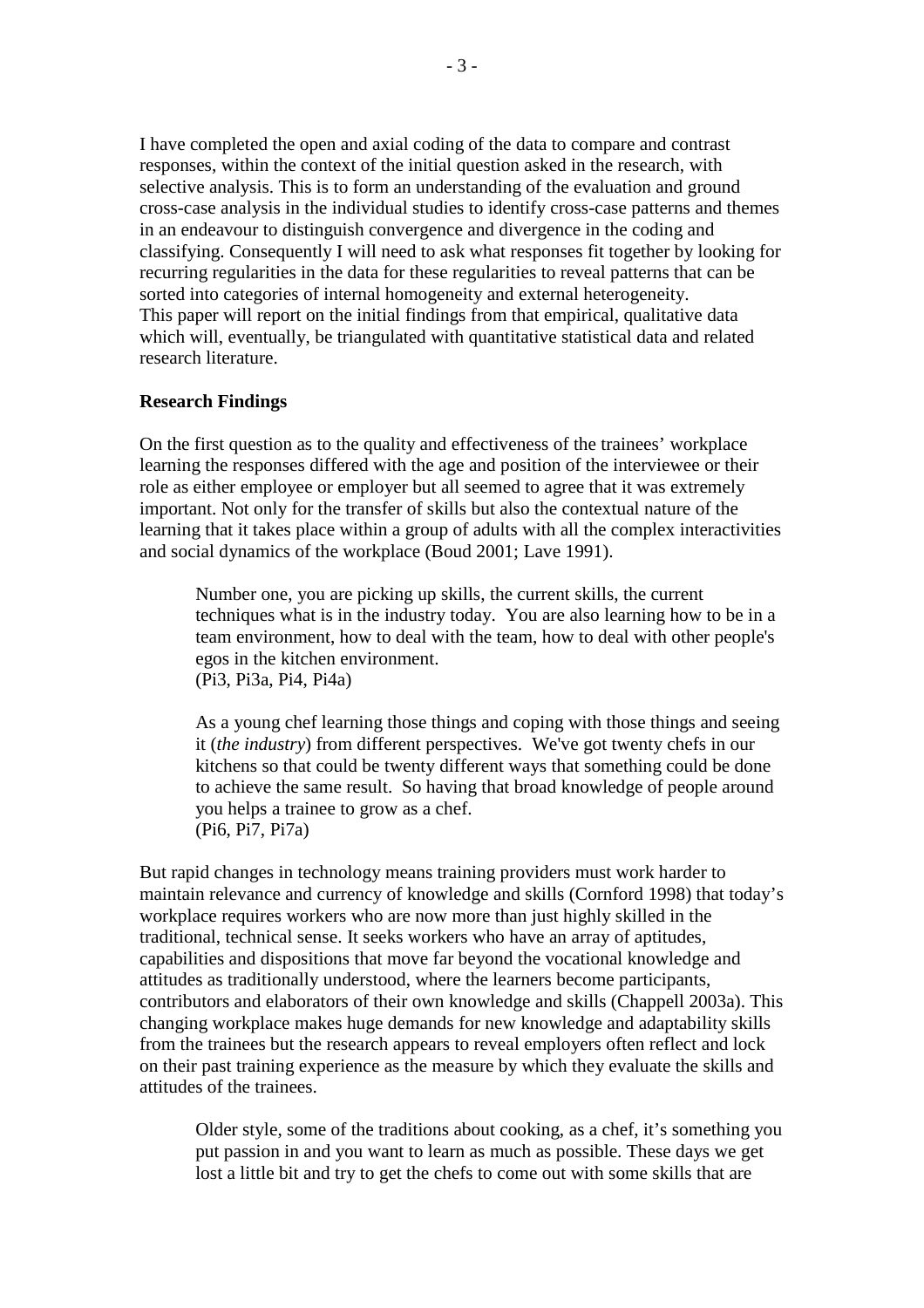probably not necessary. I find that with some of the chefs here (*they*) really get a buzz out of learning some of the older skills, more traditional type of cooking, so that's what Id like to see focused on a little bit. (Pa1, Pa1a, Pa2, Pa3, Pa4)

Organisations also need to be responsive to the changing needs of workers through flatter more flexible structures (ILO 2002) as well as allowing the workers opportunity to be able to respond in flexible ways as new techniques are introduced, new collaborations formed and new competitive challenges faced that; '*a workforce that is flexible and adaptable, resilient, innovative, with the capacity to learn to learn and work with others are commonly described as having some of the core attributes critical to effectiveness'* 

(Chappell 2003a)

### **Learning in the workplace**

The research showed that the workplace environment is not always conducive to effective learning as critical staffing levels indicated that time taken to train young employees is minimal and cursory. So it raises the question concerning the exploration of other models of training to provide a more *'meaningful and contextual' learning linked to the employer's expectations* (McIntyre 1993) (Brookfield 1986)

Saying that, one employer voiced little support for the effectiveness of formal workplace competency evaluations as ineffectual compared to an apprentice attending a VET institution. He believed that he and other managers and supervisors don't have the time to train an apprentice with all the skills and knowledge necessary and that some of his colleagues didn't have the skills or ability. Overall the responses from the research from all participants as to the quality of current workplace training, was negative.

The apprentices need to work in an environment where they can actually, physically learn and not be the one doing the teaching. That's where the problem is that a lot of apprentices these days are in an environment where they are expected to teach and have the knowledge to run a kitchen instead of being an apprentice (Pi11b, Pi11c, Pi11d)

Some employers preferred to take on experienced, but ostensibly untrained employees and then orientate them to their, particular, customer needs as a cheaper alternative to long term training which is a common experience with other industries and trades where there is a shortage of skilled staff. Industries such as electrical trades (Worland 2003) and the printing industry (Callan 2007) have attempted different solutions to their shortage such as an increase in the reliance of technology but this still doesn't address the long term concerns with vocational training and employment prospects for Australian workers.

You get to the point that no one is actually training the trainers. So you are losing that side of it. (Pj11) I could go on all day how bad, there was no training it was almost self-training, you had to learn things yourself, go away and do that, come up with a menu (Pj11a, Pj11b) I don't have a high opinion of a lot of them (*employers*), I don't know them personally, and I don't think a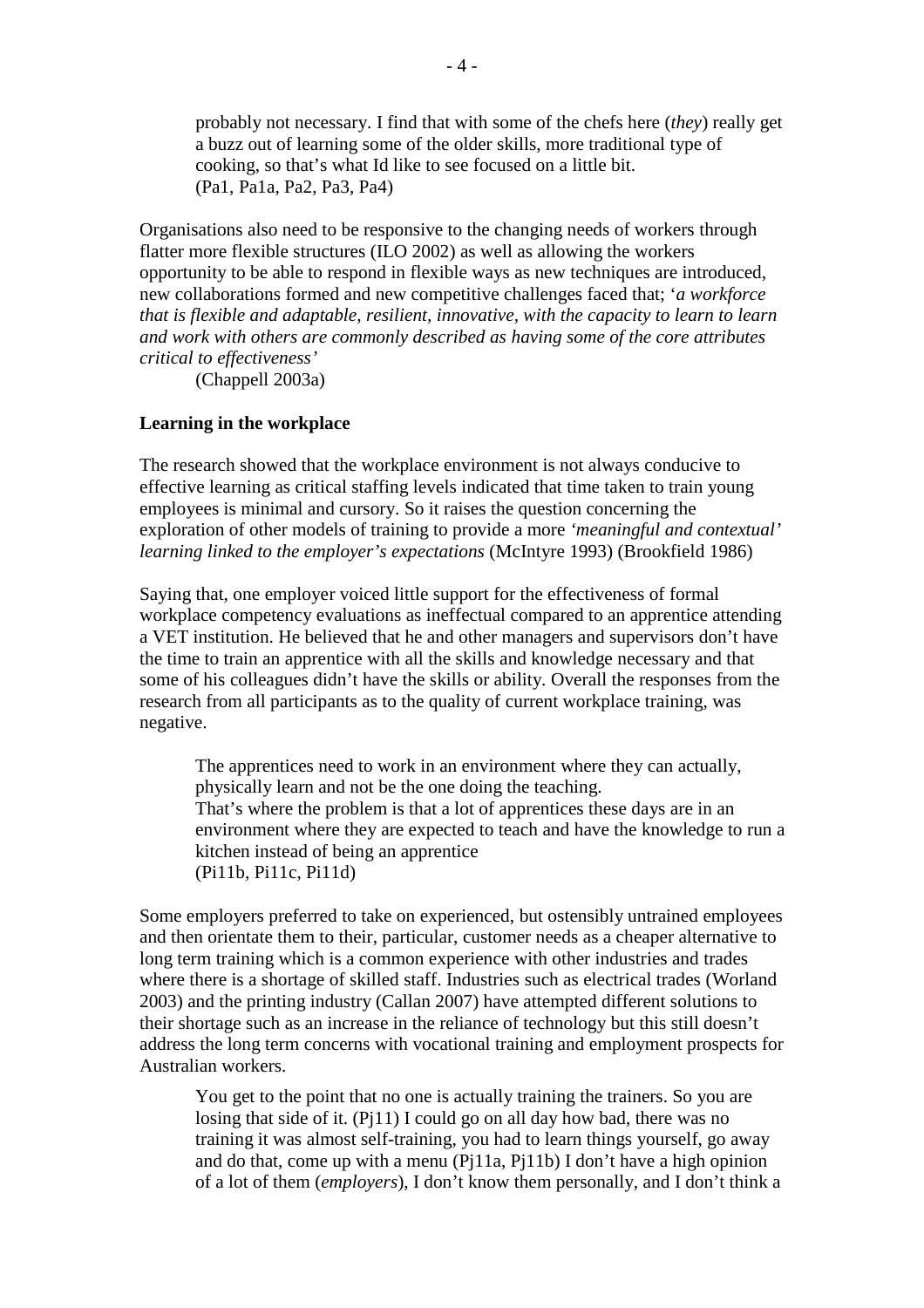lot of them spend enough time with these apprentices  $(P_117, P_13a)$  I also think we still have a culture of aggression in the industry and not such a strong culture of supporting and training apprentices, I still think it's a bit of a slave labour culture. (Pj23)

It is clear that there are limitations in preparing learners for a changing workplace, where there is a fundamental need to adapt to changing processes, new materials, work structures and environments, therefore limiting the vocational education to specific procedures are ineffective in understanding the tasks at hand. Moreover epistemological literature declares that an individual's characteristics, their disposition, motivation and interest (Billett 1996; Prawat 1989, Spring; Tobias 1994, Spring) is clearly integral to the ways in which they learn to perform tasks and is therefore also integral to understanding how knowledge and skills is constructed in the workplace.

## **Neo-liberal changes to vocational education**

The changes in current Vocational Education and Training (VET) students, which can, in part, be traced to the delivery of the National Training Reform Agenda and the 1992 'New Apprenticeship and Training Schemes in Technical and Further Education' (TAFE) has had an important impact on training. TAFE once had a monopoly over the supply of training to young school-leavers but the freeing up of vocational training brought about by the National Training Agenda with more avenues for VET has meant that TAFE now competes in the local and global vocational education market place. (NCVER 2000c) Furthermore the formal requirements for off-the-job training in apprenticeships have been more relaxed since 1994 which has augmented more flexible ways in which training is delivered through training packages (Misko 2001; Smith 2002). There has been an increasing recognition of the role of experience and prior learning which has attracted a large percentage of adults to return to training, to either upgrade or improve their skills, or to gain formal qualifications (Karmel 2006 )

This more open and equitable intake has dramatically changed the profile of the student body in VET apprenticeships and traineeships in that they are now accessible to people of all ages and are no longer restricted, in the main, to school leavers. Almost one third of 'new' apprentices are 25 years of age or over (NCVER 2000a) which means students, in the main, now have a greater expectation of their teachers than in previous times due to an awareness of their rights as learners (Pithers 2002)

Also the quality of training plays a significant role in an apprentice's decision to continue or withdraw from training (Snell 2007) which would lead us to assume that individual teachers must also take responsibility for their continual learning by remaining current, not only with industry changes but also new epistemologies in adult learning. A general criticism leveled at some VET teachers, by educational writers, is a perceived dependence on undergraduate learning to carry them through their teaching career and their limited exposure to new developments in educational paradigms.

Furthermore industry groups are now requesting that other 'soft' skills are to be taught (DEST 2004) to enhance and maintain the trainee's employability such as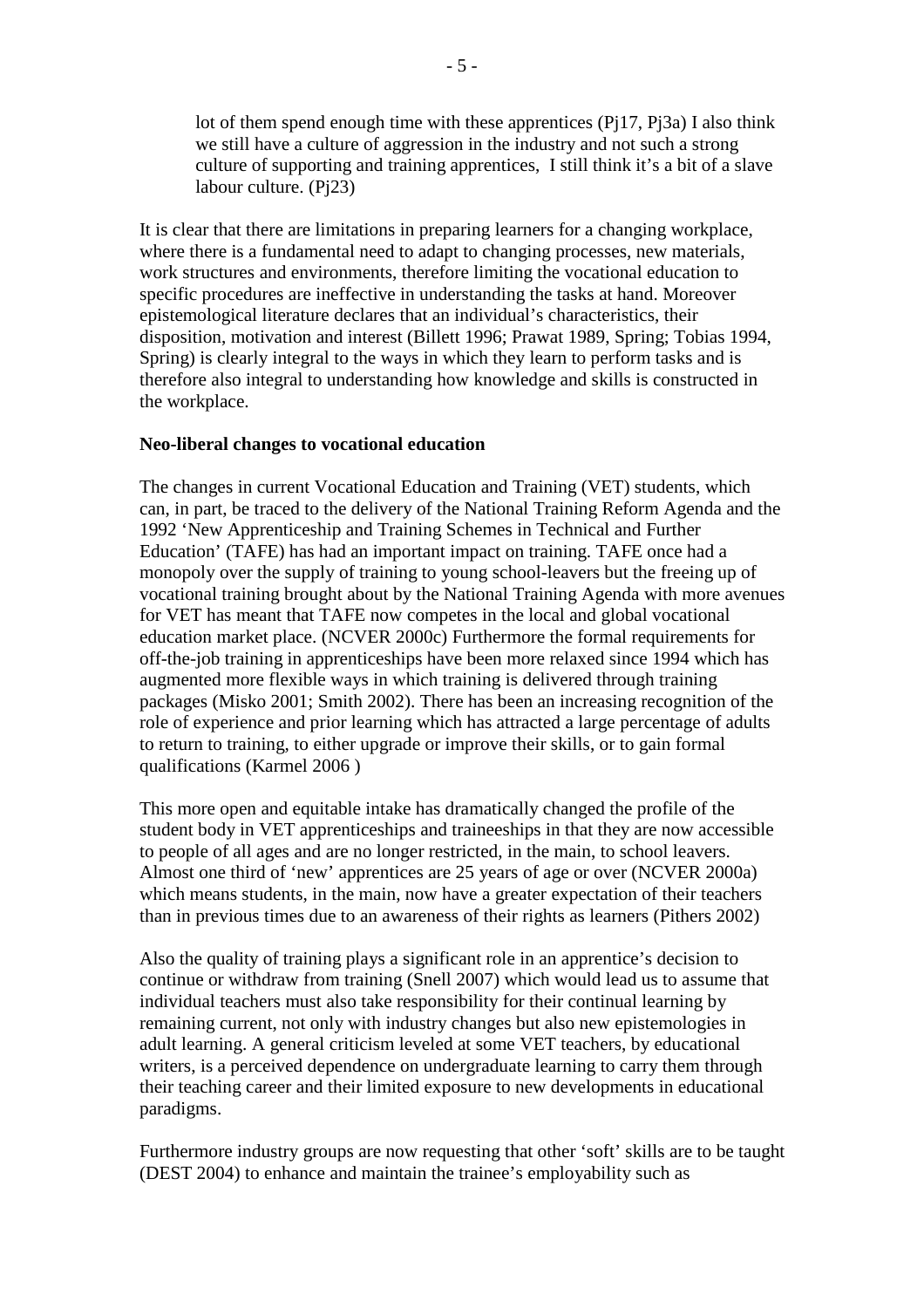communication, team work, problem solving, self-management, planning and organising, technology, learning, and initiative and enterprise. They are seen, by employers, to be as important as practical skills in that they provide the necessary knowledge for the trainee to operate successfully in the workplace.

A significant change in the TAFE environment is that it is now teaching experienced adults who are keen to obtain maximum benefit from a chosen course, and who request more relevant and accessible information than their younger counterparts. Flexibility, teamwork, continuous learning and employee participation and development may be descriptors applicable to the new teacher/student relationship as both benefit from these changes(Garavan 1997)

I think TAFE has a lot to offer in the sense of, you get more of the reasons why you use certain things but I don't think TAFE has the opportunity to use the products that restaurants have (Pd6, Pd7)

They can learn them in a TAFE environment, on the job, in actual fact, when you look at an apprenticeship most of the training occurs in the work place because they come to TAFE one day a week. I think there is probably a need for TAFE to go out into industry to do workplace training on the job. (Pd1a, Pd9, Pd7a)

However not all responses were positive as recently graduated student interviewee had a strongly negative opinion of her VET training and its ability to replicate her experience of the workplace.

Definitely not, I'm sorry but with cutting corners, or only having the time to learn certain cuisines in a (limited) time period with the teacher to student ratio (16-1) I don't believe that option is always available. (Pd10, Pd7b)

### **Competency based training**

Research evidence suggests that competency based training CBT modular courses implemented in VET, as result of federal government pressures, are not resulting in students with superior knowledge and skills (Cornford 1997) In fact there has been criticism of current VET policies and CBT to meet Australia's skills needs (DEST 2005, February) (Cornford 2004; Hawke 2002 June) that there has been a decline in standards in some trade areas subsequent to its introduction. (Mills 2002)

Most CBT training packages do not encourage development of critical thinking skills so needed to cope with the changing nature of the modern workplace and effective problem solving asserted by employers as desirable. It is not achievable unless there is a sound theoretical underpinning of knowledge and that competency standards only represent desired outcomes and they do not offer any great guidance to teachers.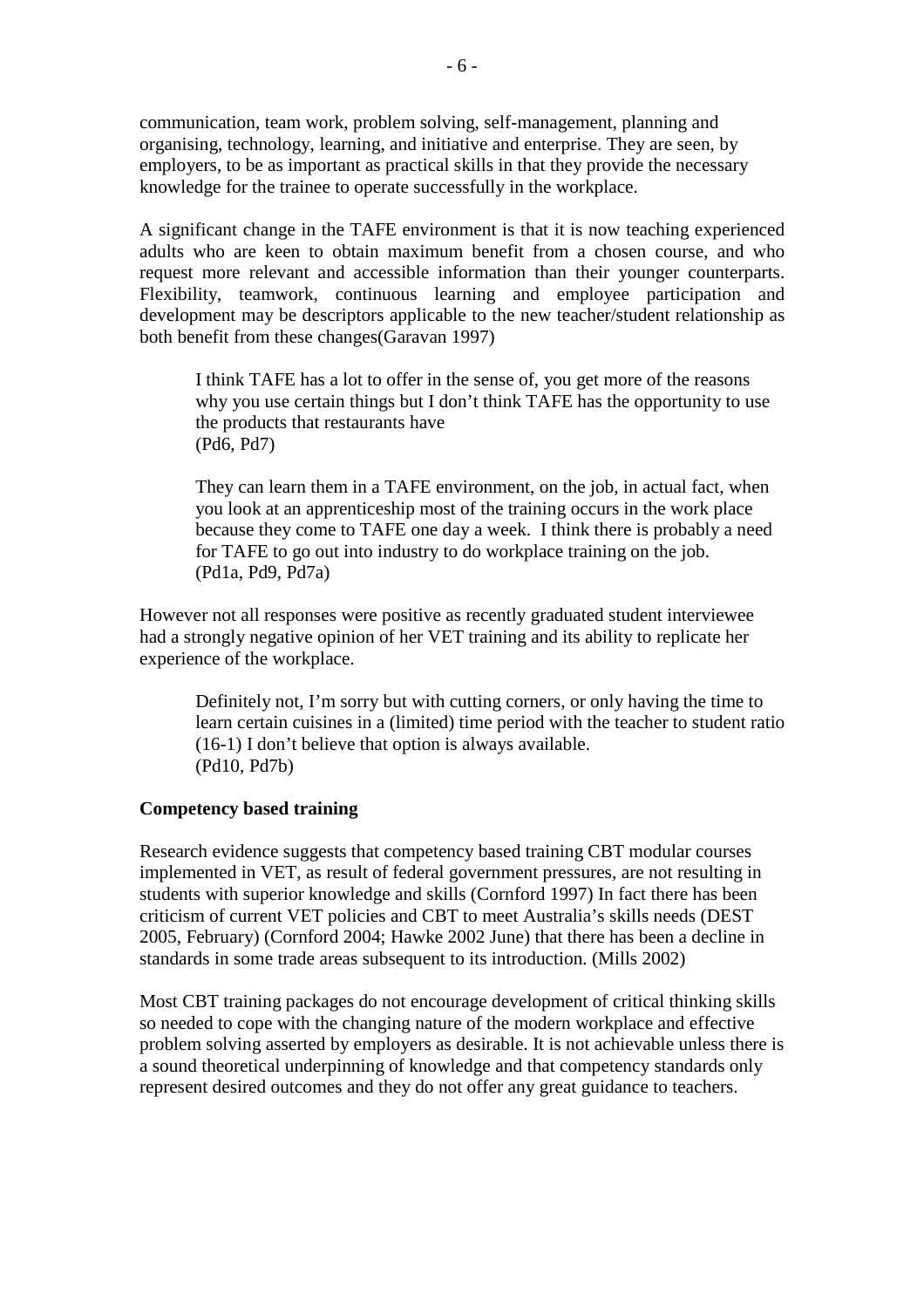### **The socio-cultural dynamics of training**

The changing nature of the new trainee is even less likely to accept many of the working conditions employers see as part of the traditional culture of the workplace. An increase in women to the trade, older, more work wise trainees (Karmel 2006 ; NCVER 2000a) and the new generation of school leavers and *generation Y* have different expectations of their work life than the traditional male school leaver a decade ago.

I look at my group of friends growing up and a few of them started off as chefs. Once they saw other friends getting into IT, earning loads of money and getting regular hours I know a lot of my friends just dropped out and went into computing and IT. You can't really glamorise it too much. They'll come in and see the reality and then drop out. (Pz1, Pz2)

Moreover being a trainee in, what is essentially a very tough environment can create doubts as to the value of the pain and sacrifice demanded by the workplace. This new knowledge learning involves altering existing ideas or schemas an individual has constructed in his or her mind (Festinger 1957; Sund 1976) that when learning involves the changing of values and attitudes, the period of dissonance can be even more stressful. This additional stress occurs as learning affects and challenges the identity of the individual and they question their core understanding of their world to become new workers and take on the attributes of the workplace.

I guess I now only understand what I learn from that experience because I was a lot younger and a bit rebellious, forced into it by my parents. I guess I was a little but negative about the whole deal the hours, working from midnight to midday, watching my friends go partying and having to go to work (also) relationship troubles because of the hours. I guess I resented a lot of it but now, nearly ten years later, I'm really grateful for what I learnt there but I'm only starting to understand that now. (Ph12, Ph3b, Ph3c, Ph3d)

### **Generation Y**

Generation Y (Coupland 1991) or the Millennials have lived through the age of the internet and there is an old adage that says, *People resemble their times more than they resemble their parents*. Born between 1982-2000 and make up 28% of the population.(ABS 2001) this generation has observed their parents get the rewards of hard work: houses, cars and material wealth and they have benefited by being the most materially endowed, and entertained generation of teenagers ever, yet they have seen the costs of their parents' success in terms of broken marriages, absentee parenting, and an epidemic of stress related illnesses.

For their part Gen Y have been left disillusioned with the materialism they have enjoyed and boredom remains a big problem for them (57%) state that "never being bored" is of highest importance to them. (McCrindle 2006) When deciding to accept a job, salary ranks sixth in order of importance after training, management style, work flexibility, staff activities, and non-financial rewards. (McCrindle 2001) The young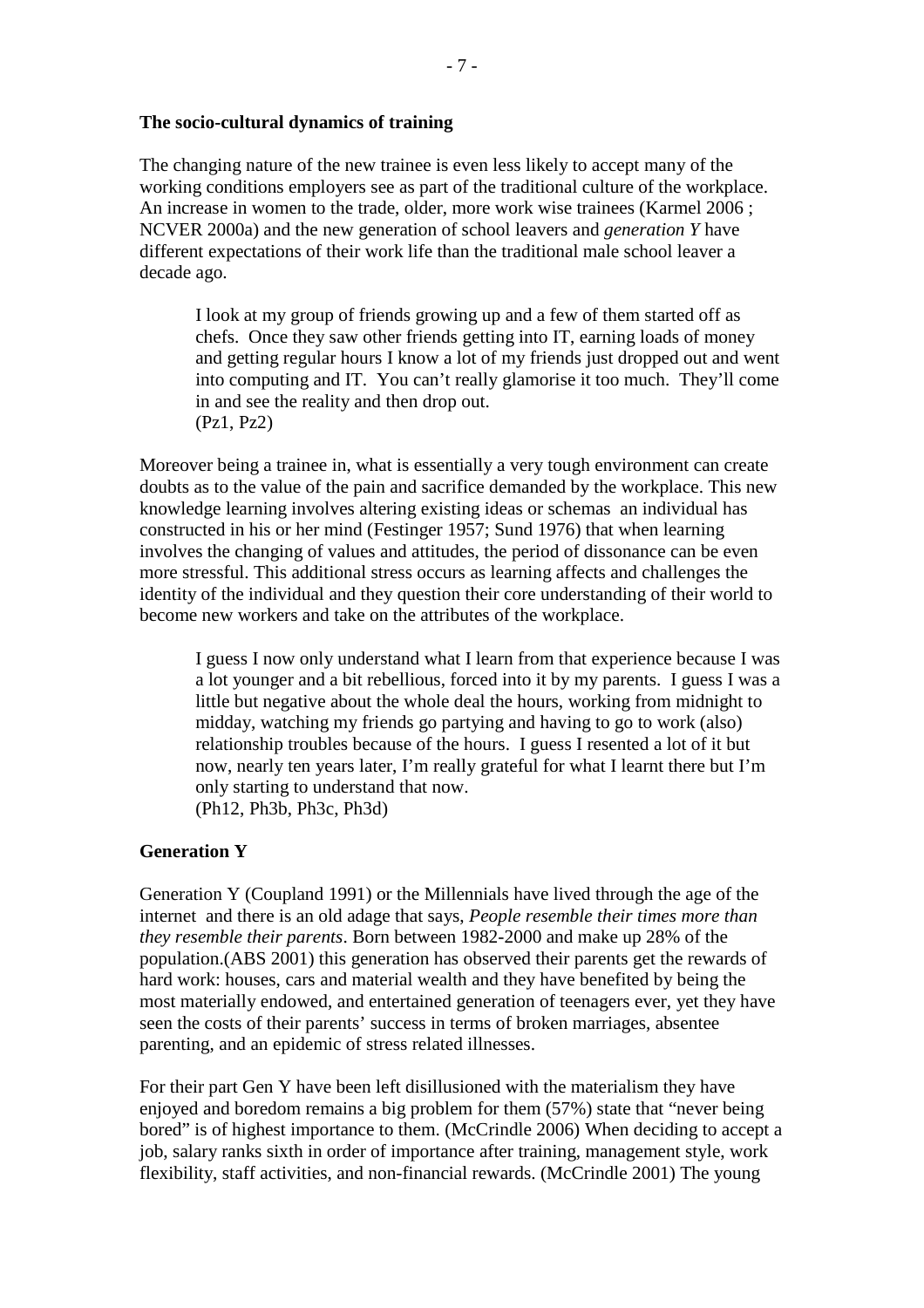people of this generation do not live to work but rather work to live and a job merely provides the income to do what they want to do which is search for fun, for quality friendships, for a fulfilling purpose (McCrindle 2001)

Past training has mainly focused on VET and industry requirements and trainees were expected to accept that as a normal process but skills shortages and attracting young people back to trades has meant that new thinking is needed. Mentorship programs have recently been implemented (TAFE NSW) for female trainee chefs to support their workplace training is a hugely positive leap in an industry renowned for sexism and bullying. A similar program is also being piloted at Westminster College in London to support trainees and employers in the trainee's transition into the workplace.

We are also involved, and at this stage it's for female apprentice chefs in their  $2<sup>nd</sup>$  and  $3<sup>rd</sup>$  years, a mentoring program. So the aim of that is to stay in training within the industry and also to aspire to some of the higher level positions in the industry, that you don't see too many chefs in. (Pn19, Pn19a)

There are questions, in the research, concerning the working conditions of hospitality employees that have impacted overtly on the trainees' ability or willingness to continue their apprenticeship and consequently stay in the industry. These responses related to low wages and working hours and the fact that this is, in part, a late night entertainment industry with all the temptations to a young trainee in his or her first job.

But it's no different to when I was an apprentice because there are more options now because that's what we did, we went out after work, like at 11 o'clock at night after a really, really busy night, you are on a high, you don't know how to come down, so you have a few drinks. (Pz8, Pz9)

Where I think it has changed more then when I was an apprentice is drugs are more available. You can get all different types, more easily to get, It is sold in kitchens nowadays because they sell it for a living as well. (Pz6)

Moreover the question has been raised as to whether there really is a skills shortage as reported or that sufficient numbers of trained individuals are being trained but are eventually choosing to opt out of physically demanding industries such as hospitality or nursing (Richardson 2007). Another factor could be the increase in demand for workers as businesses increase and their inability to employ sufficient staff impacting current statistics on skills shortages. These will also form points of consideration in the analysis for the final thesis.

## **Conclusion**

The effectiveness of formal vocational learning setting in the classroom/educational process may be viewed as a means to impart meaningful experiences to both teachers and students alike. But although it is able to deliver a breadth of knowledge it cannot respond to the specific depth needed by individual learners for their workplace, this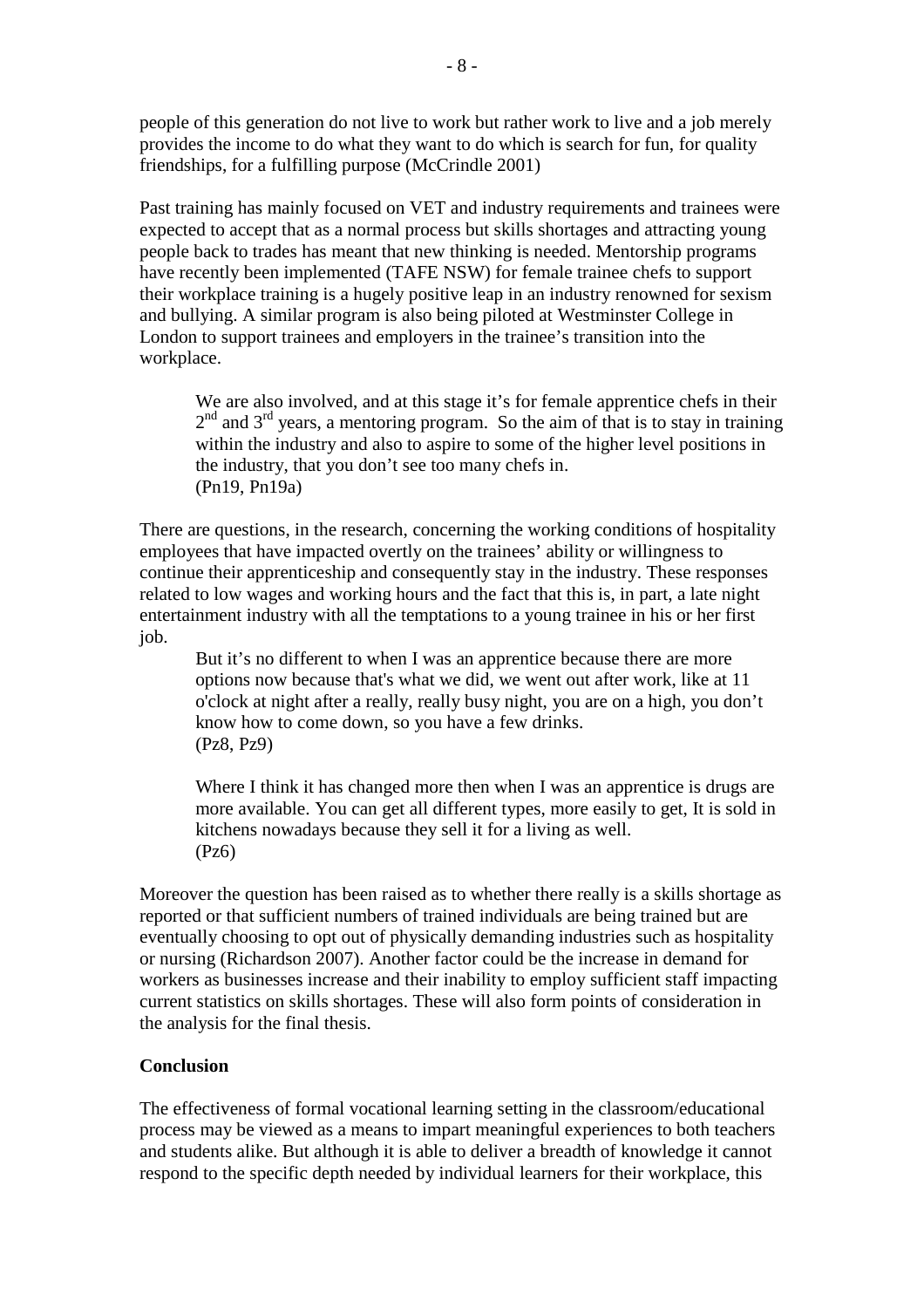can only be accomplished in the dynamic environment of the trainee and their workplace learning. Several studies of workers within the informal learning of the workplace concluded that effective learning resulted from learners' engagement in authentic activities, guided by experts and interacting with other learners (Billett 1993, 1994b). However although understanding was unique to each individual, it was shaped by his or her workplace culture and that the quality of information was important but nonetheless it needed to be delivered at their level (Billett 1994b) This research has shown that, although industry reports have leveled doubts as to the effectiveness of the formal VET setting, it has been unable or unwilling to fulfill its part of the trainees' agreement to provide effective workplace training. It is also asking for flexible, creative employees who can think for themselves with a range of employability skills but they seem to lack the flexibility and creativity expected of their employees. They want more holistic, social, 'soft' skills in their trainees but are demanding shorter, more practice based cost effective courses.

Classroom settings can support authentic knowledge acquisition for learners but they cannot replicate every specific workplace scenario as this can only be achieved on site. VET can offer a broad range of industry choices for a trainee but can really only skim the tree tops of knowledge and hope the depth of the trainees experience is achieved in their workplace. It appears that more focus needs to be on the individual and their ability to cope in demanding work environments, to *facilitate construction of knowledge through experiential, contextual and social methods in real world environments* (Lynch 1997) and support them in the new workplace with their active construction of knowledge (Stevenson 1994)

#### **Reference:**

ABS 2001, 'The Australian Bureau of Statistics, www.abs.gov.au'.

- ACTU 2004, July, *Australia's looming skills shortage*, ACTU.
- Billett, S. 1993, 'What's in a Setting? Learning in the workplace', *Australian Journal of Adult and Community Education*, vol. 33, no. 1 April, pp. 4-14.
- Billett, S. 1994b, 'Situated Learning-A workplace experience', *Australian Journal of Adult and Community Education*, vol. 34, no. 2 July, pp. 112-130.
- Billett, S. 1996, 'Situated Learning: Bridging sociocultural and cognitive theorising', *Learning and Instruction*, vol. 6, no. 3, pp. 263-280.
- Boud, D., Solomon, N (ed.) 2001, *Work-Based Learning: A New Higher Education?*, Taylor & Francis Inc.
- Brookfield, S. 1986, *Understanding and Facilitating Adult Education*, Jossey-Bass, San Francisco.
- Callan, V., J 2007, *Understanding and resolving the skills shortage in the Australian printing industry*, NCVER, Adelaide.
- Chappell, C. 2003a, 'Changing Pedagogy: Contemporary Vocational Learning ', *OVAL* vol. 03, no. 12.
- Cornford, I., Gunn, D. 1998, 'Work based learning of commercial cookery apprentices in the New South Wales hospitality industry', *Journal of Vocational Education and Training*, vol. 50, no. 4.
- Cornford, I., Matheson, L. 2004, 'Competency Based Training Policy. Doesn't Australia deserve better?' *Fine Print*, vol. 27, no. 3, pp. 33-36.
- Cornford, I.R. 1997, 'Competency based training, an assessment of its strengths and weaknesses by New South Wales vocational teachers', *Australian Journal of Vocational Education Research*, vol. 5, no. 1, pp. 53-76.
- Coupland, D. 1991, *Generation X: tales for an accelerated culture*, St Martin's Press.

DEST 2004, *Employability Skills: Development of a Strategy to Support the Universal Recognition and Recording of Emploability Skills* Commonwealth of Australia, Canberra.

- DEST 2004 December, *Skills at work: Evaluation of New Apprenticeships. Summary Report*, DEST, Canberra.
- DEST 2005, February, *Skilling Australia: New Directions for Vocational Education and Training*, Canberra.